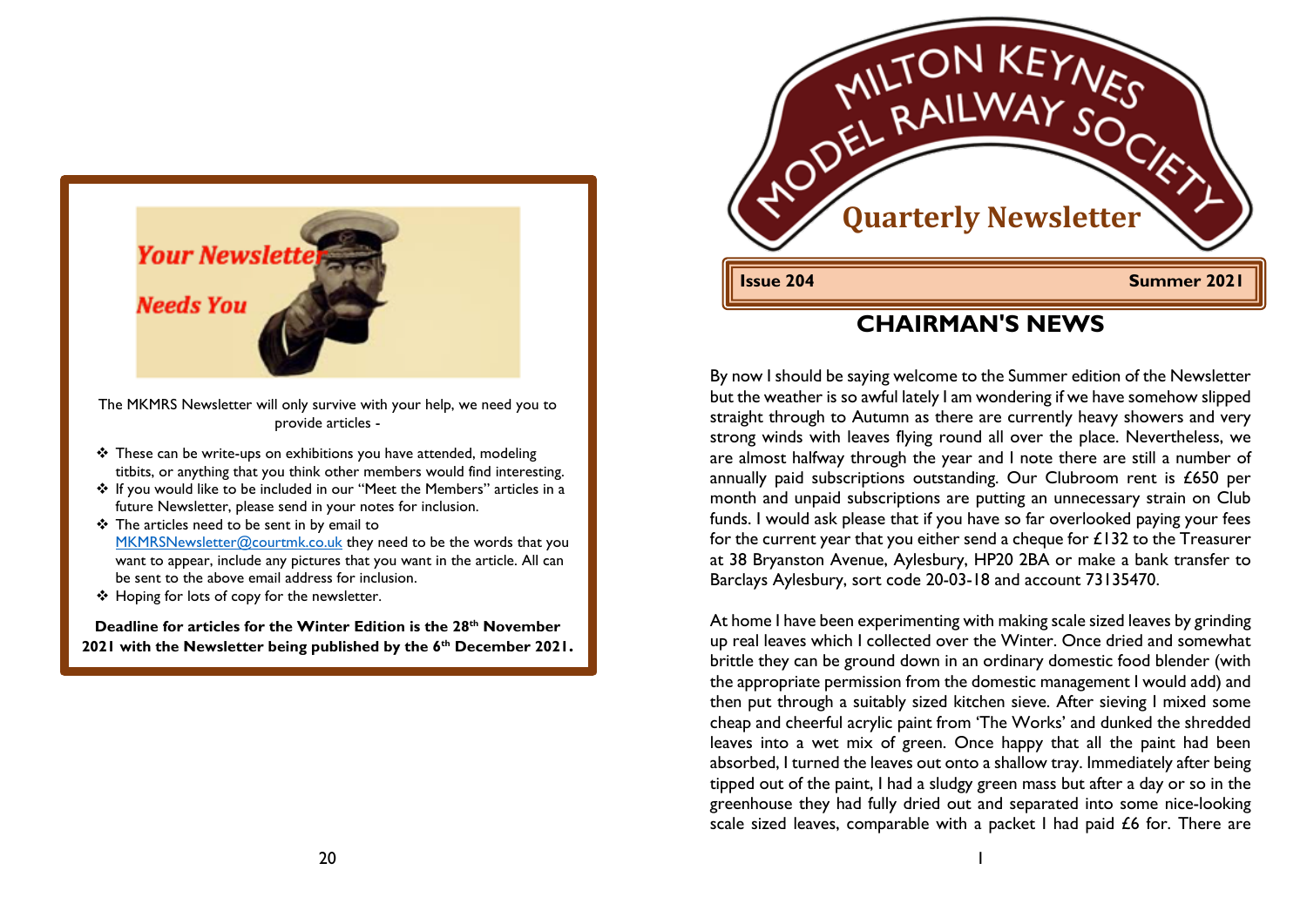several 'how to' videos on You Tube and one I watched after making my leaves said that as they are organic items, they should be dosed in white vinegar to prevent them breaking down and decomposing. I tried this on my second batch but all it did was to stink out the greenhouse such that I would not want them in my layout room. Fortunately, we were in a period of nice warm weather so I stood this batch out in the sunshine for a few days and eventually the vinegar smell disappeared. Another video recommended mixing the green from blue and yellow rather than just using green straight from the tube so I tried this method and got some quite pleasing colour variations. I shall certainly continue to make model leaves in this way but next time I may try grinding them with water to keep the dust down as suggested in yet another You Tube offering.

We have now re-opened the Clubroom for groups of up to  $5 + a$  committee member. Please email me at chris.hughes13@btinternet.com if you wish to attend a (mask wearing) session. Hopefully unless the Government do a Uturn, we should be able to return to normal attendance numbers in June.

Chris Hughes Chairman

loan became a permanent one. Transfer to Kentish Town followed in 1946 where he fired top link expresses. In 1949 he transferred to the Carriage & Wagon Department following the post-war return of former Kentish Town staff and transferred to Bletchley as a C & W Examiner in 1963.

John became a founder member of West Bletchley MRC and later transferred with several other members to MKMRS in the 1970s which met in the community centre behind Whaddon Way shops. John went on to serve on the committee and was an active member up until his passing in March 2001. John had a large collection of OO and O gauge trains and had built a live steam Princess Royal locomotive Np/ 6210 which was conveniently named 'Princess Patricia', John's late wife's name. John ran his 5" gauge Princess Royal on the then Milton Keynes Model Society track at Kingfisher, Deanshanger. Les Wood was tasked with disposing of John's enormous collection and some items were purchased by club members. His son Ian was a plastic kit modeller with considerable skill and for a short time ran a model shop in St. Marys Avenue which was named ASK and specialised in Sci-fi and plastic construction kits.

Postscript: The Andy mentioned in From the Archive No. 1 was Andy Winwood.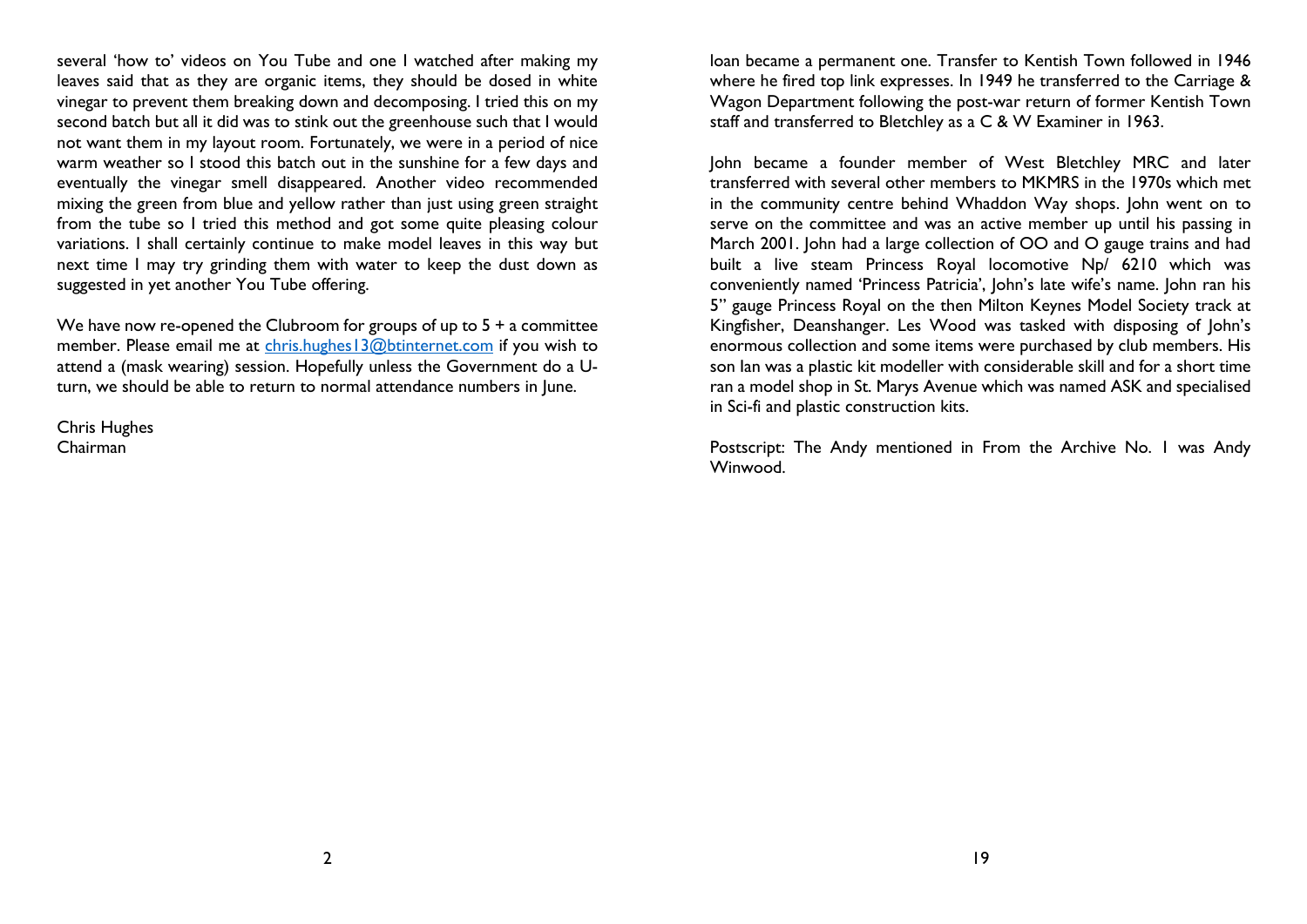### **From the Archive No. 3 – John Tennant By Dennis Lovett**



Officials and members of the Kentish Town (London) Branch No. 548, with Officials and members of the Kentish Town London) Branch No. 2-8, with Nr. J. B. Kirby, Secretary, is on his right. This progressive Branch was incorporated a year ago, operates a fine up-to-date layout, and is already see premises.

Whilst embarking on the research into the Hornby Railway Company, I discovered in this 1955 issue of the Meccano Magazine, this report on the Kentish Town branch, a face of which one or two of us will be familiar.

John was a Kentish Town fireman at the time, but his railway career started much earlier in Motherwell, where his father was a Driver. There were two uncles working as Drivers out of Motherwell and a cousin was a fireman. John's grandfather was a member of the Permanent Way team so when John left school it was not surprising, he began as a loco cleaner at Motherwell in 1942.

Depots such as Motherwell lost work and there was a shortage of train crews in the south during the war and 1943, he was sent out on loan to Cricklewood Depot on the Midland Main Line which served the freight yards in North London. The following year he met Pat whom he married, and the

# **DIWEDD Y LLINELL BACKSCENES. By Peter Ellis**

Those of you who read my last missive on my layout for the club newsletter back in June last year would have noticed the absence of any backscene. I had given some thought regarding the form this should take and quickly reached the decision to paint the backscene using acrylics. The vogue use of photographic backscenes was dismissed for the same reasoning applied to Fenny i.e. it was difficult to obtain a scene that would integrate well with the features of the layout. So, with the decision made I gave myself a target of completing the backscene by Christmas 2020. Well I am still working on it as I type this article but the good news is that I have completed 6 of the 8 backscene boards.

I purchased 4 No. A1 sized white mounting boards and cut these in half horizontally to form the canvas for painting the backscenes. The layout base boards have MDF panels already screwed to the back to support the backscene. The mounting boards fit into a slot formed between the baseboard and MDF panel and are retained at the top with lengths of 10mm plastic channel purchased from a well-known DIY store. This way the mounting boards can be easily removed to be painted and put back in place. I have included below a few images of the backscenes in place.

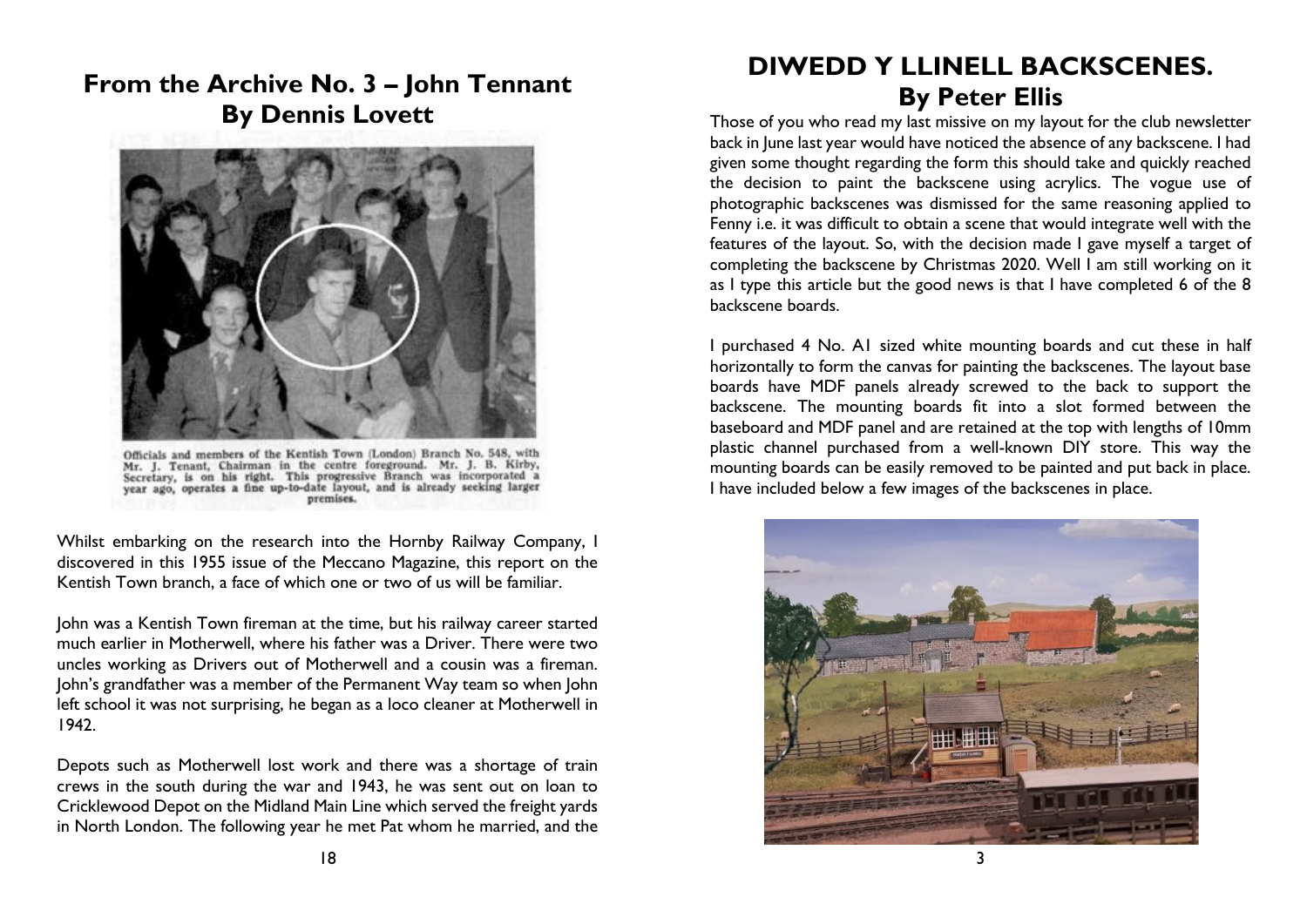



off to various organisations. The model railway business went two ways, the old Hornby Dublo arm was bought by the Wrenn Brothers and continued until they reached retirement age in 1992 and Tri -ang Railways, now without a name as the name Tri -ang had been sold to the makers of outdoor toys such as pedal cars became the new Hornby that we all know and love.

The old Meccano Factory in Binns Road, Liverpool survived until 1981 in the ownership of Airfix who too met financial disaster, much of it later attributed to trying to save Mr Hornby's crumbling empire.

Ironically, the names of Hornby, Corgi and Airfix are now under the control of the same shareholders, such is the ups and downs of toy and model manufacturing.

### **Conclusion** So, what has this proved if anything?

We do know that as early that by the 1930s there was a strong local interest in the products of Meccano Ltd and that New Bradwell had a thriving Meccano Club and that a Branch of The Hornby Railway Company may have been formed in 1940 on which the jury is still out.

Pre -war model railways were hugely influenced by Hornby and Bassett - Lowke who by the outbreak of the Second World War in 1939 were promoting the smaller gauges through Hornby Dublo and Trix, respectively. Post war saw the emergence of other companies and the growth of the small cottage industries which included the likes of PECO, who supplied track components so that modellers could build their own track, ready to lay plastic sleeper flexible track was not an option until the early 1960s. About this time, we saw the emergence of model railway clubs as we know them and in the 1960s there including own MKMRS in 1969.

Even at the time MKMRS was formed, the use of proprietary (or ready to run as we now know it today) was frowned upon as being toys and not proper models. How times have changed with scratch -building and kit building no longer the force it once was. Today we are spoilt for choice as each year the manufacturers present even more choice of prototypes to a standard that we could only dream of. It is certainly a different world to Meccanoland, where this story began.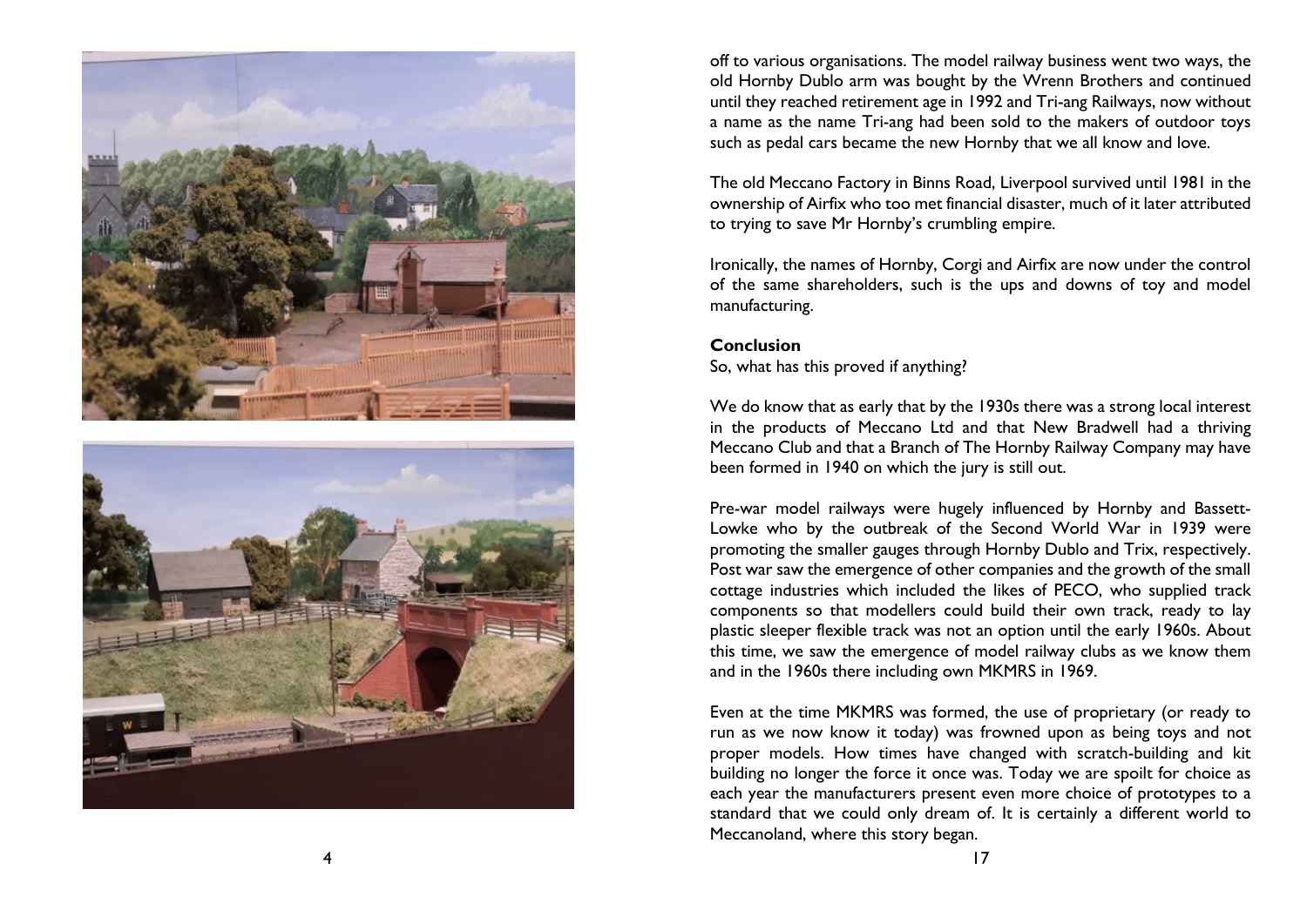#### Proposed Branches

The following new Branches<br>of the Hornby Railway Company are at present in process of formation, and any boys who are interested should communicate with the promoters, whose names and addresses are given below. BLETCHLEY-A. Harvey, Two Wells, Bow Brickhill.

It is not surprising that the areas around Bletchley and Wolverton were supportive of such ventures. Both were long standing railway towns, although I would imagine that in 1940 something was needed to keep schoolboys occupied and we do know that there was a large influx of children from North London into what was considered safe rural territory.

The branches of the Hornby Railway Company continued to grow and by the time Kirkby Stephen Grammar School was registered in February 1964 it was branch No. 585. I now have a list every one of them, although I have no idea why?

Of course, the significance of this is that the Meccano Empire in Liverpool was on the verge of collapse and would be taken over later that year by Lines Brothers owners of the Tri-ang Empire. Even the Meccano Magazine which publicised all the company's activities in addition to providing information of developments in hobbies and engineering such as aircraft, shipping, railways and civil engineering, industries in which many Meccano and Hornby club members would forge their careers, was taken over by an independent publisher.

With Hornby under new ownership, the old tinplate O gauge trains and even Hornby Dublo were soon out of production. Meccano was losing sales to Lego, Dinky Toys had been surpassed by Corgi ("the ones with windows"), Hornby Boats had lost out to the emerging radio control system, Tri-ang already had Scalextric and no longer needed the Meccano equivalent Meccano 24. Some Hornby Dublo trains were reintroduced by a Tri-ang subsidiary G & R Wrenn in Basildon.

All was not well in Toyland and the Lines Brothers Group (trading as Triang) hit the buffers in 1971 and the organisation which made everything from pedal cars and prams to model railway accessories was soon split up and sold



Having spent a lot of time on the backscene over the last 8 months I am looking forward to when this task is completed so that I can finish the layout scenery, begin on weathering and adding to my rolling stock and indulge in other aspects of this great hobby.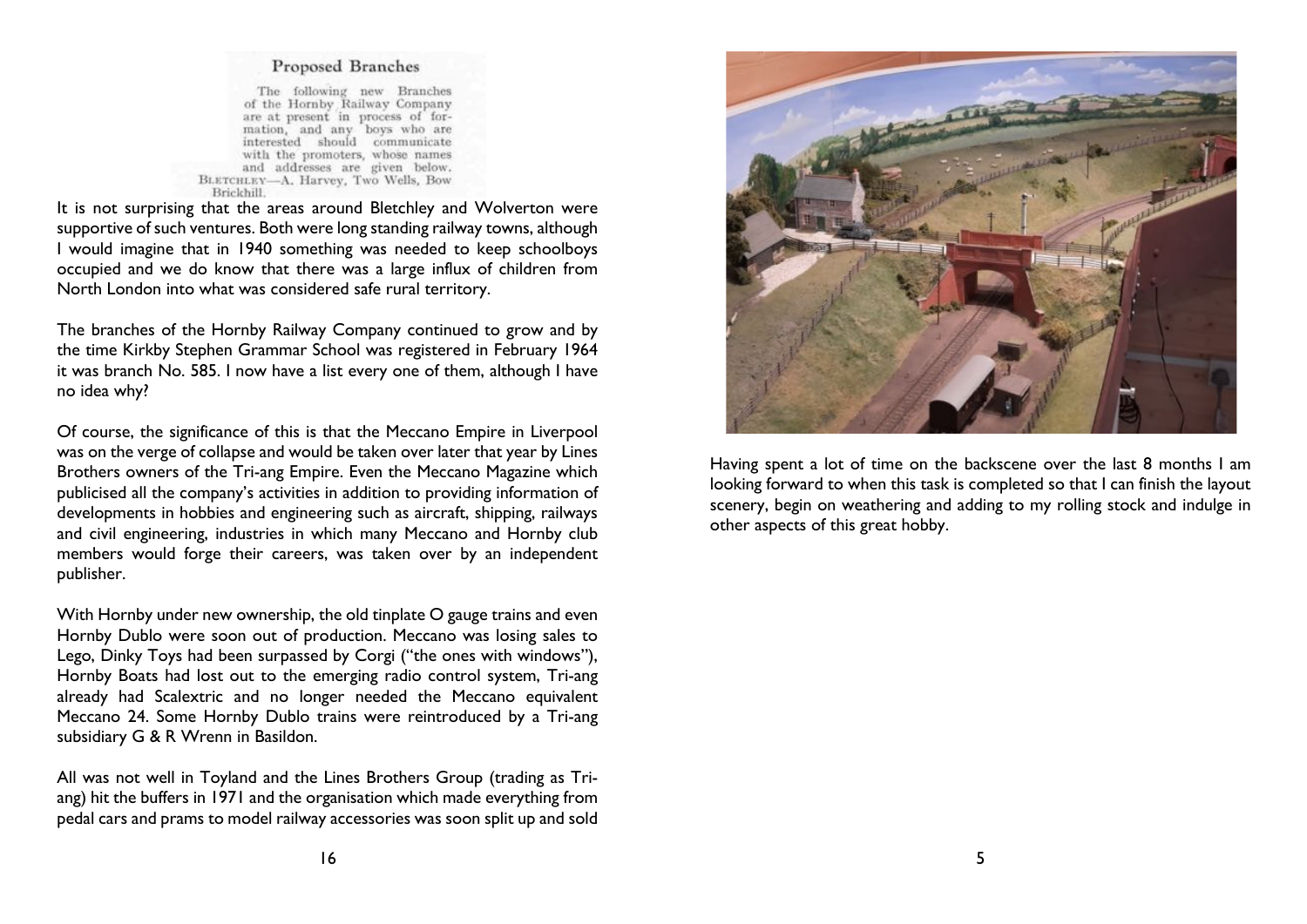# **The Golden Arrow By Andy Culham**

Having recently found and purchased an old Farish Merchant Navy Class, "Channel Packet" in B.R. Blue, I decided to turn it into a suitable loco for my rake of Pullmans.

Having ordered and received Fox Transfers Golden Arrow set, I set about attaching them.

The large arrows along the sides, above the name were quite easy to fit and the circular Golden Arrow name plate also went on the front without to much trouble.



Then came the arrow that goes across the name plate, a different matter altogether, remember this is 'n' gauge, and although the arrow looks a reasonable size in the picture, I can assure you it's not.

However, with a small enough pair of tweezers and only a very slight bend, I succeeded in attaching in the right place.

That just left the flags, which although small were fitted without too much trouble.

The next part of the project is to fit train designation discs on the buffer beam. These will have to be hand made as I have been unable to find anyone who manufactures them. Apparently, they were 15" in diameter = 2.5mm in 'N', I do love making life difficult for myself.

I also have hook, coupling and pipes to fit, courtesy of n brass loco.

It will appear at the club room in due course.

New Bradwell M.C.-A party to celebrate the first New Bradwell M.C.—A party to celebrate the mist<br>graph affair, members' parents and friends kindly providing refreshments.<br>Turing the year membership has risen from six to 33. Model-building Evenings are alternated with Hornby Train operation, and interesting visits have been paid to works of various kinds. Club roll: 33. Secretary: R. Bellchambers, 29. King Edward Street, New Bradwell, Bletchley, Bucks.

#### *Below: November 1932*

New Bradwell M.C.-Model-building meetings have been held throughout the summer, but attention was mostly directed to outdoor occupations, including rambles, fishing and cricket. One afternoon was spent<br>in hunting for fossils, many of these now being displayed in a glass case; and other excursions have been made to Woburn Sands and Wickstead Park. Club roll: 35. Secretary: R. Bellchambers, 29, King Edward Street, New Bradwell, Bletchley.

During my research I found mention of a branch of the Meccano Guild in New Bradwell in the November 1932 with the Secretary as Ray Bellchambers. Long standing members will remember Ray's involvement with the Milton Keynes Model Engineering Society who were regular exhibitors at our old Leisure Centre show. Born in 1919 he went on to become an apprentice at Wolverton Works on leaving school. His book "Both sides of the wall" is in local libraries and tells of his 7 years apprenticeship that once completed required the apprentices to leave and then wait for employment opportunities to arise. Not surprising some other local companies like Aston Martin, waited for the leaving apprentices outside the gates and offered them a job, the railways having paid for their training! In the 1960s he was a member of the embryonic Milton Keynes Development Corporation working in adult education having left Wolverton Works for wartime service.

I did discover that a branch was planned for Bletchley and may well have been formed but was never registered. This appeared in the February 1940 issue of the Meccano Magazine. It may have been formed and now I have a time-line, I will try and dig deeper in the local newspaper archives once such facilities reopen.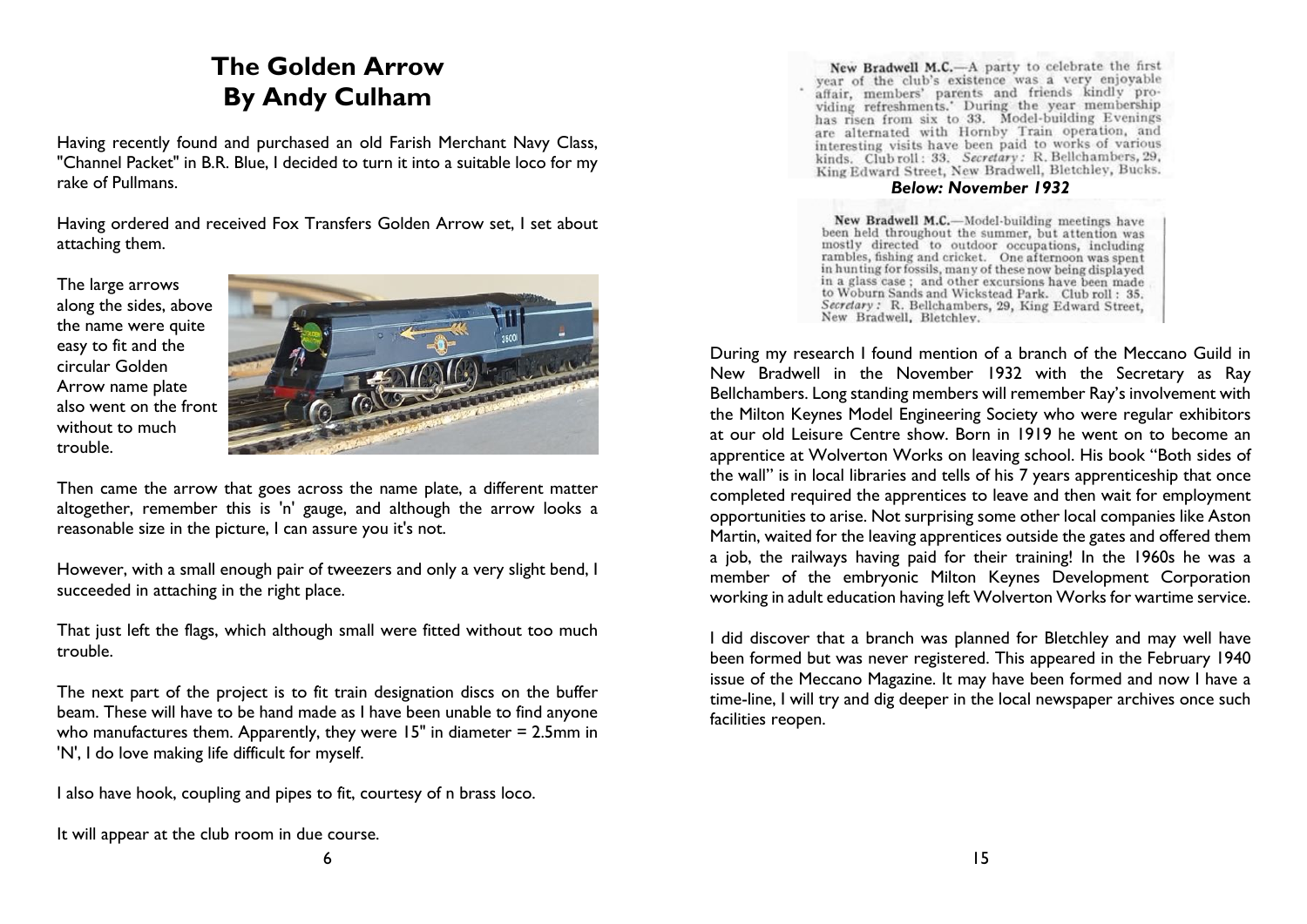Hornby introduced competitions through the Meccano Magazine which he first published in September / October 1916. He then went on to form the Meccano Guild in the September / October 1919 (No. 10) issue. Membership was available on an individual basis although existing Meccano clubs could apply for affiliation for which they would receive a certificate. Enamel badges were available for purchase through clubs or on receipt of 7d (around 3p today) by post from Liverpool. Frank Hornby was President.

The arrival of Hornby Trains in 1920 began to make an impact from No 18 (May / June 1921) with the first full page advertisement appearing in Meccano Magazine. Just has he had overseen the promotion of the Meccano Guild and Meccano Clubs; it was no surprise when he announced the formation of The Hornby Railway Company in the October 1928 edition. It explains that any group with more than six members and with a permanent Chairman and Secretary can apply to be incorporated as part of the Hornby Railway Company. The Chairman of the HRC was Frank Hornby. It suggests that any town, village or district could set up a branch of the Hornby Railway Company with membership available to any owners of Hornby railway equipment on completion of the membership form and receipt of a 6d in postage stamps  $(2 \frac{1}{2})$  p in current money) to enable the member to receive their enamel HRC badge.

February 1929 Meccano Magazine carries a picture of the Ellesmere Branch of the Hornby Railway Company and refers to it as being the first to be incorporated and therefore has the honour of being numbered "one" in the register at Headquarters.

Miss Ethel Marcia Hurst of Harrogate (HRC Membership No. 34) was the first girl to join the Hornby Railway Company (March 1929 Meccano Magazine). It states that she has been a member of the Meccano Guild for some time and was an enthusiastic builder of Meccano models and recently turned her attention to model railway working and was rapidly becoming an expert.

In time the Hornby empire would include names of which those of us of certain age are familiar such as Dinky Toys, Hornby Boats, Bayko and other brands. It was at the time the largest toy manufacturer in the UK.

# **Building a Layout During Recovery By Peter Hoare**

On 27<sup>th</sup> May I would have had My Hernia Operation. Due to the work, I do, this means I will be laid up for 8 to 10 weeks. After a couple of weeks recovery, I plan to commence construction of my long awaited 00 Layout.

I have the use of our small bedroom as a Railway Room. The Layout will be a Shelf type Fixed to the walls with a lift up or out section across the Doorway. Fortunately for me the bedroom door opens outwards so I won't be losing any space due to the door. Negotiating around the radiator below the window could be interesting, as access to radiator for maintenance etc would be needed.





Baseboard framework will be the typical 2"x 1" construction with one length of base board fixed to the Partition Wall, will be of 300mm width. Where there is a masonry wall, I will make the baseboard wider to accommodate Sidings and loops etc.

I'm trying to decide what to use for the Baseboard top, and would like to use the materials that I already have Which is a board15mm M D F which part of, has been cut into 300mm x 1m lengths. I also have 3 boards of 6mm ply 107cm x 60cm. I was thinking of using the M D F to support the framework if it's not suitable as a baseboard. If anyone has any



suggestions or comments please email me at Peter6952@outlook.com.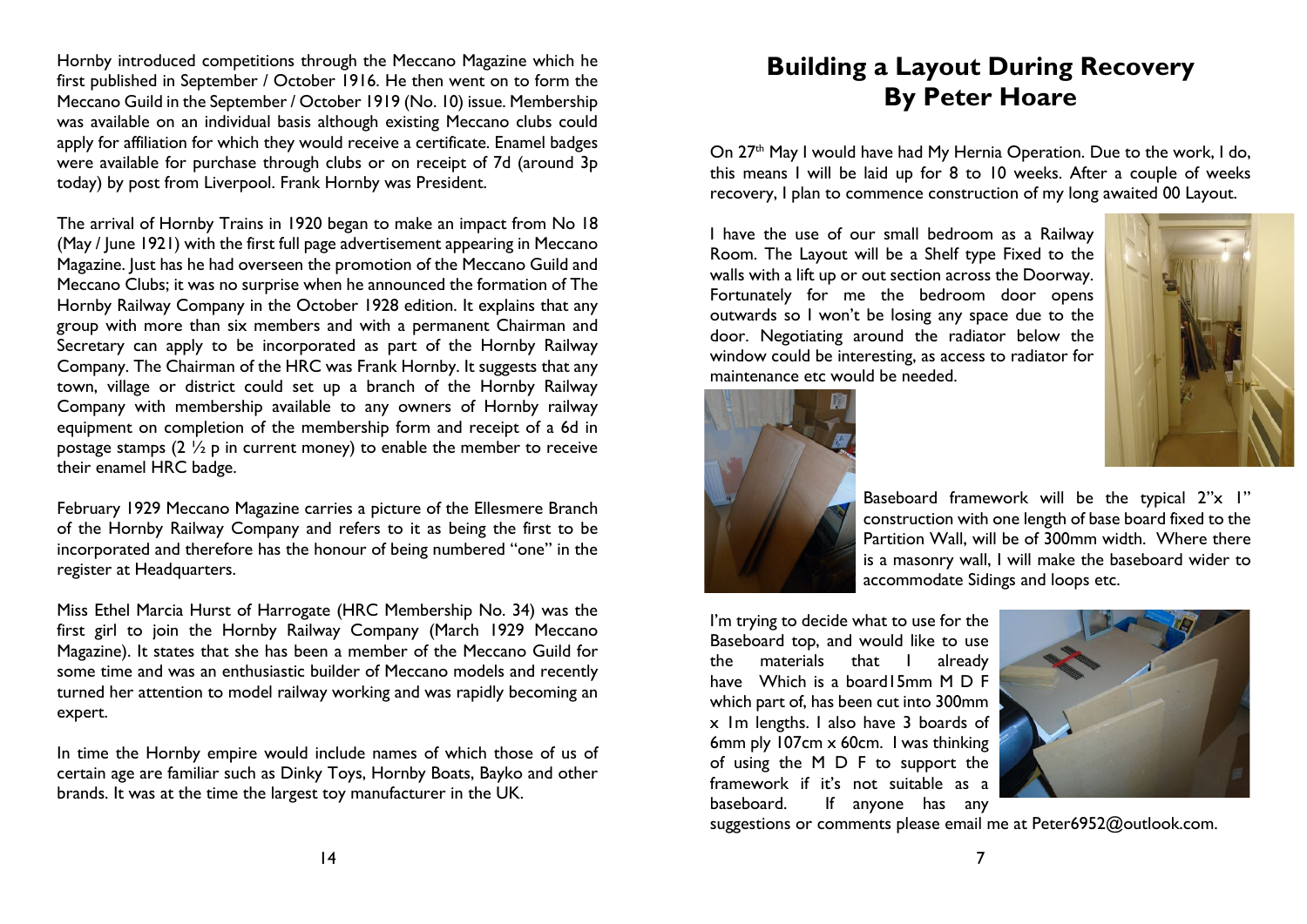# **Why Lindorf ? By Chris Hughes**

I have been fascinated by German trains since going on a Christmas Markets trip to Cologne around twenty years ago. With free time after dark, we went to look at Cologne main station where there was an ICE3 train waiting to depart and I thought 'I want one of those'. Even though at that time I had no prospect of having anywhere to run it at home, I bought a Trix 7-car ICE3 with sound in 2005 and that was the start of my now extensive collection of European models. I have continued to buy European outline models since then with the stipulation that I would only buy models of types I had actually seen real life examples of.

In 2018 I decided to have a cabin built in the garden and by sacrificing my 30 year-old Monkey Puzzle tree and an old plum tree, made room for a bespoke Garden Room. This gave me a clear inside space of 5m x 2.5m in which to build a layout.



In 2014 German Railways held a Dampfspektakel (Steam Spectacular) at Neustadt-an-der-Weinstrasse, where for three days all the timetabled local train services were mirrored by steam hauled counterparts. We attended this event which resulted in many photographs of both the trains and railway architecture. I later discovered that a kit of the Neustadt station and its modern glass footbridge is available from Faller and decided that this would be the basis for my layout.

The name Neustadt an der Weinstrasse translates as New Town on the Wine Road. As Linford is a 'new' area of Milton Keynes which swallowed up the old Great Linford village and since Dorf is the German word for village, it seemed appropriate to make an anagram and call my layout Lindorf Neustadt. My version of Neustadt is however a fictitious location and can

The more I delved, the more interesting it became.

Frank Hornby was very clever at marketing, long before it became an everyday business requirement. He had formed the Meccano company in 1908 to produce his metal strip construction kits which he had invented in 1901 and sold initially as Mechanics Made Easy.

Before the trains came in 1920, when Mr Hornby took full advantage of the gap left by the German manufacturers after World War 1, he concentrated on developing the Meccano system which enjoyed the same cult following that Lego has today.



*Cover of the first issue*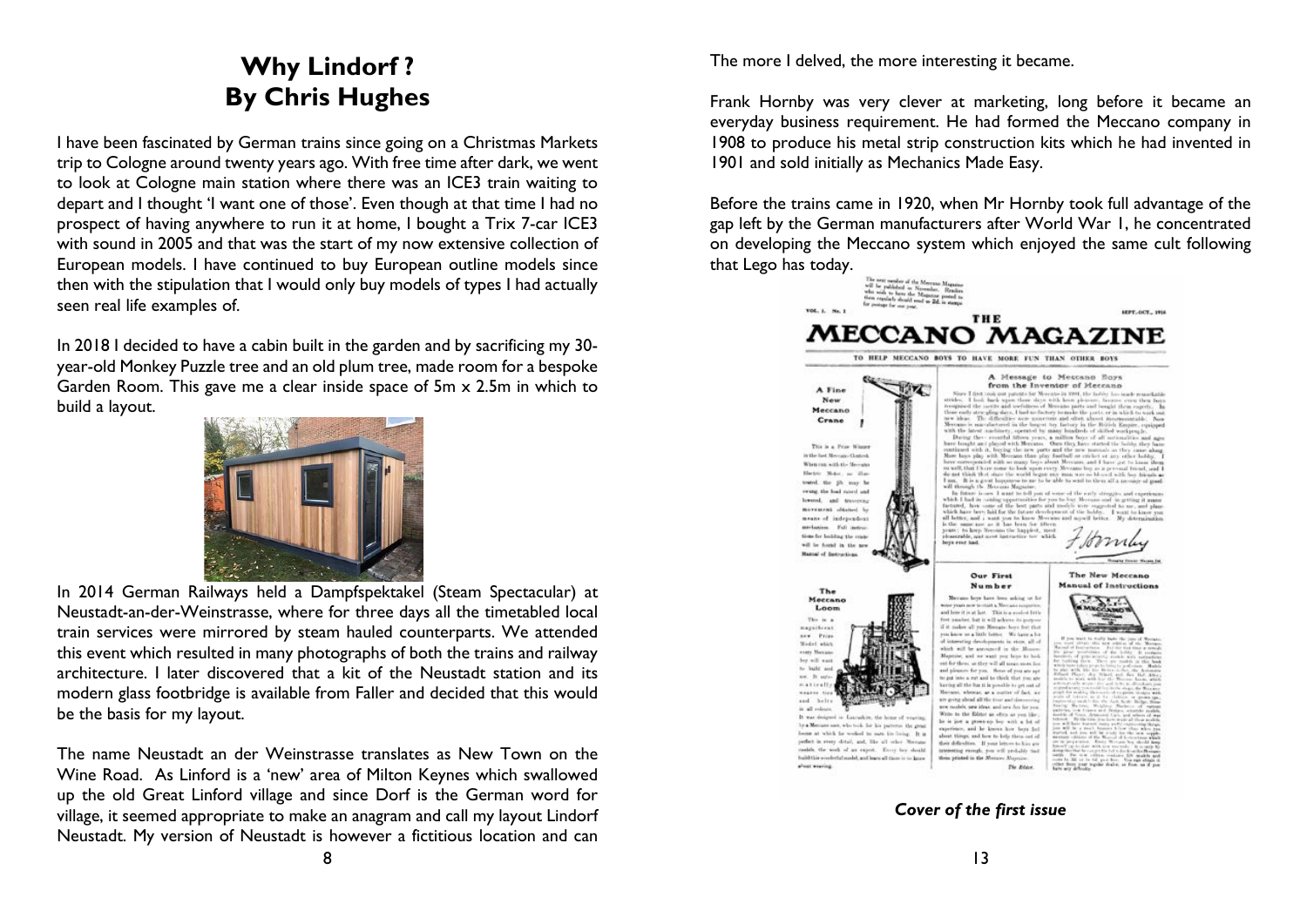

## **Dennis Lovett goes in search of local branches of the old Hornby Railway Company**

Years ago, I remembered having a conversation at one of our early exhibitions with a chap who told me that before MKMRS there had been a branch of the Hornby Railway Company in the town in the 1940s and that he had been a member of the Bletchley Model Railway Club around 1960.

It was always my intention to dig further into such claims and to see if it was true. The Bletchley Model Railway Club we know to have been true as our first President, Jim Wood, had been aware of their existence when he moved to Bletchley with his company and had visited them. Jim had been a highly respected member of the Norwood Model Railway Club and was well known for his scratch-built locomotives. When MKMRS came into being in 1969, Jim was not only a founder member but as he had committee experience was elected our first Chairman and served for many years as our President. Jim sadly passed away a few years ago.

So, what of the claim that there had been a local branch of the Hornby Railway Company?

A recent issue of the HRCA Journal referred to an on-line archive of every copy of the Meccano Magazine, so identifying local branches should suddenly became possible and lockdown provided the opportunity to see if there was any substance in the claims.

therefore 'move' location (and indeed operating era) depending upon which stock I am running at the time. It is mainly assumed to be somewhere near Dresden when I can run Czech trains and Hungarian coaches. Other times it can be in the Köln area when Euro City trains from Austria and Switzerland can be seen together with EC overnight trains with through carriages to Poland and Moscow

Some years ago, at an exhibition I saw a French layout which appeared to be end to end but in fact had a fiddle yard sited directly underneath the scenic section, connected by a helix at each end. This arrangement is common with European modellers so I decided that to make best use of my available space I would have a low-level fiddle yard with a scenic area over the top. Also, as I did not want to have a lift up flap to get into the layout, I decided on a folded dogbone track plan so I could just walk in and out unrestricted.

I had seen at an Alexandra Palace show some time previously that commercial helix kits were available to suit Radius 3 and 4 so designed my trackplan around these using both SCARM and AnyRail software. My design uses three helix kits altogether, the main one rising 350mm from the fiddle yard up to the station section, and two others taking the track back down again, giving three levels altogether.

Work started on the baseboards in March 2019 with construction of an open centered 1.2m square table in one corner of the room to support the main helix. Benchwork consisting of 44x18mm softwood on a 300x300mm grid topped with 9mm ply sheets 600 mm wide then runs along the length of the room, across the end to another 1.2m square table for the second helix. The twin tracks then run from the top of this helix diagonally across the room towards the front over two girder bridges and onto the third helix. This takes them to the upper scenic level which then runs back round the room across an 8-span viaduct and eventually into the station area again.